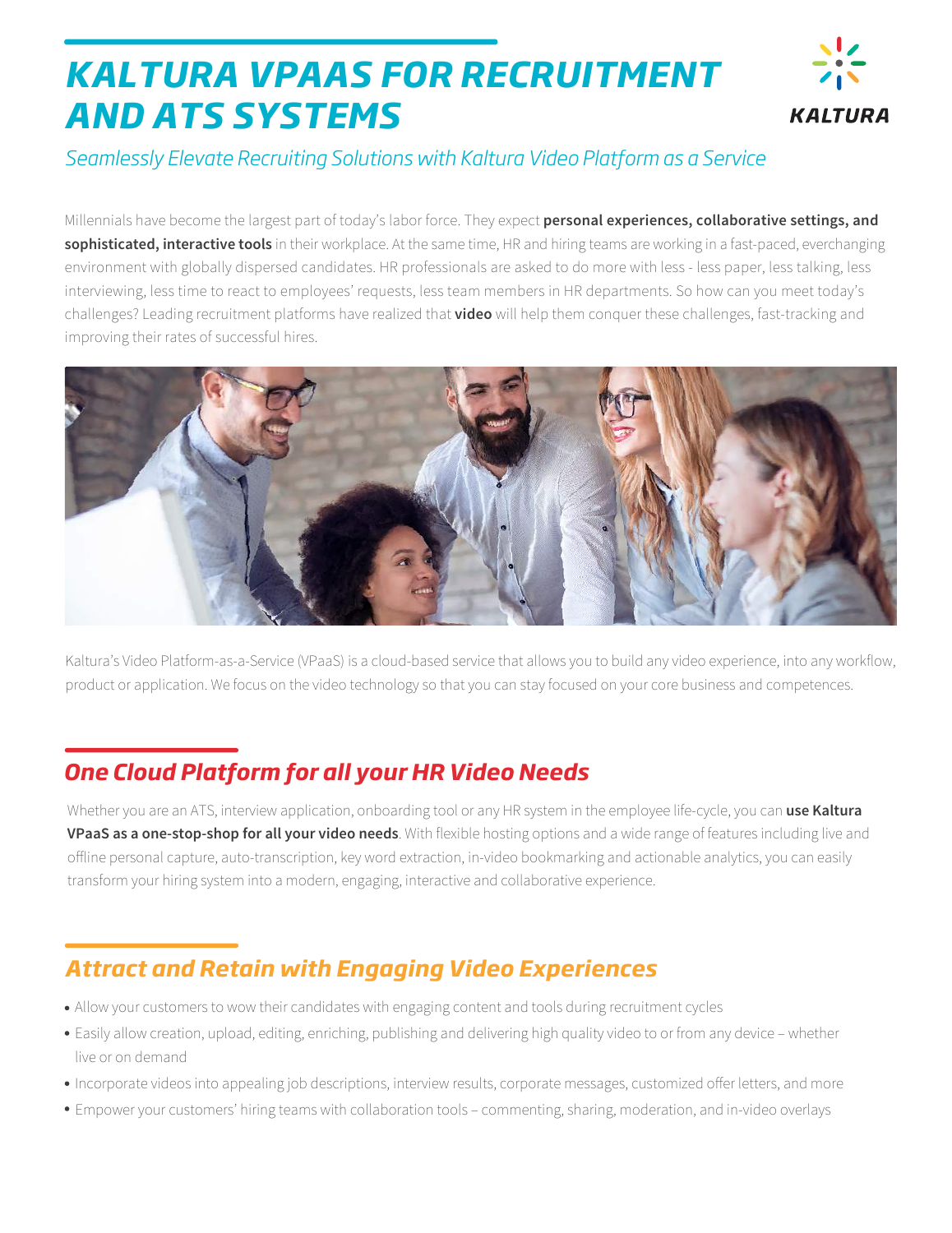#### *VPAAS COMPONENTS / WORKFLOW*

**Kaltura VPaaS enables Recruiting & ATS Solution Providers to build any video experience or workflow and to integrate rich video experiences into existing applications, business practices and environments.**

|--|--|



**Video API** API Infrastructure for Core Video Services

**Media Workflows** Workflows &



**Analytics** Direct Access to Content & User Data



**Mobile Video** SDKs for All Native Video Workflows



**Live Video** Deliver & Record

### *Video Interview!*

- Put a Face to your Candidates. Video is the best way to get to know the people you recruit. Why just read a written CV when you can see and hear your candidates speak about themselves or answer some of your questions? With online or pre-recorded videos, enhanced by AI-powered metadata, you can recruit faster and better.
- Simplify Video Creation. Make it easy for candidates and recruiters to produce and share videos, whether they are interview questions or personal bio videos – on any device, anywhere
- Add Interactivity. Using interactive video applications in-video questions, polls, annotations, video paths/branching, 360/VR experiences, and more – keep candidates engaged in the process and help your recruiters learn more about them

## *Increase Tracking and Evaluation tools*

- Easily search and highlight videos or parts of them with automated captioning, keywords extraction, meta data enrichment and advanced search capabilities
- Provide Actionable Analytics. Video contains rich data and insights about user behavior, much more than text how users engage with content, where they started watching, watched the longest and stopped watching, key words, geographic distribution and even emotive expression – all these stats about your content and users will help better inform decision making
- Recruiters and hiring managers can customize questions, leave notes, measure data, and share interviews with their teams
- Manage video securely and granularly throughout the recruitment process, across departments, and with varying levels of viewing, editing, authoring and approval cycles